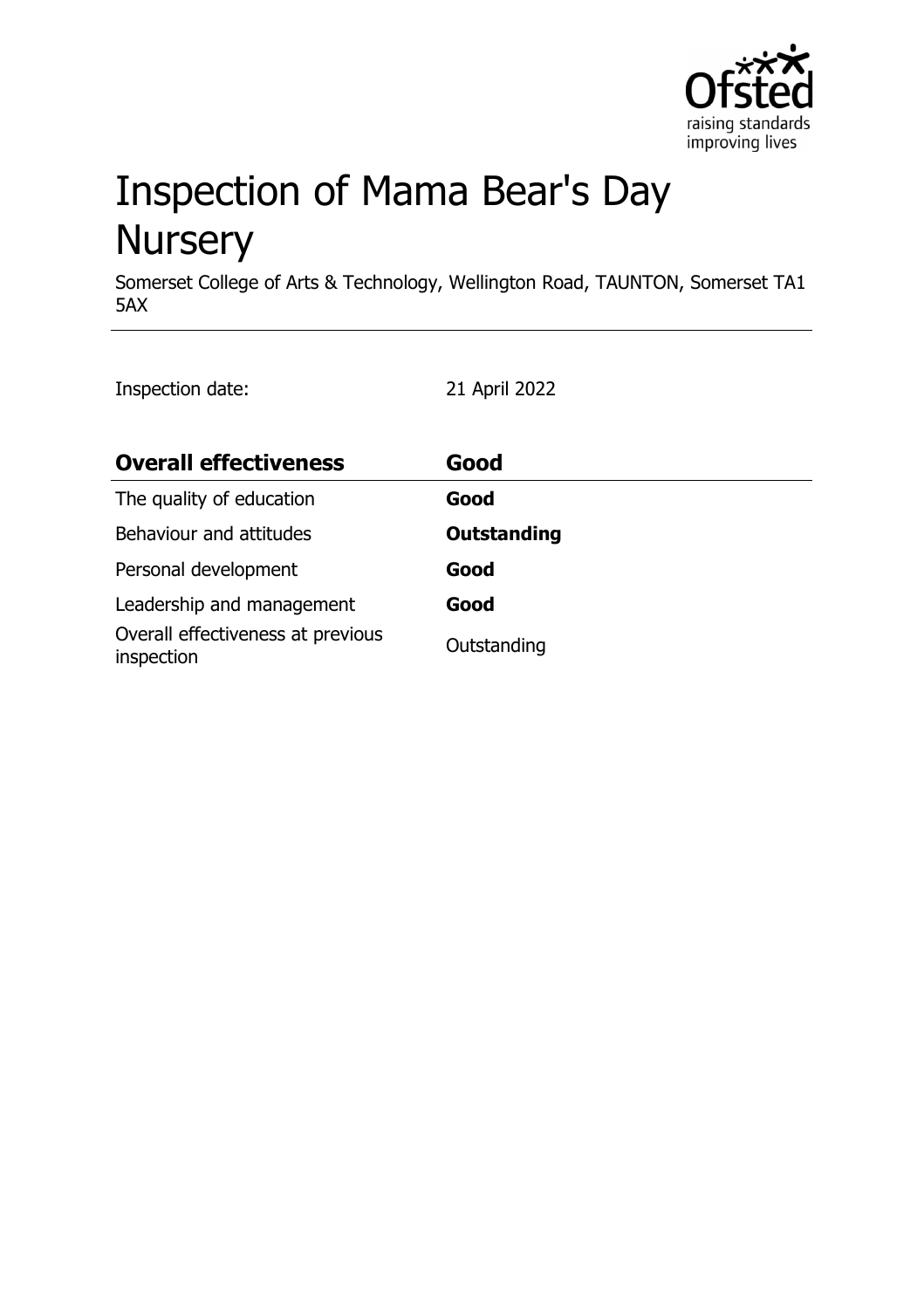

# **What is it like to attend this early years setting?**

#### **The provision is good**

Children are happy and secure, which underpins their ability to learn and develop, so they all make good progress. Overall, staff plan an exciting environment where children are eager to explore. For example, babies find out how they feel about handling ice. Older children enthusiastically gather natural resources outside, using their imaginations well to make a pretend meal or bake a cake. Staff use children's interests very effectively to engage them in their play and motivate their learning. For example, toddlers impressively identify whether they have more horses than pigs, as they play with the small-world farm. They count the animals and know the total when they find one more. Children are confident communicators. They develop good speaking and listening skills. Staff use effective questioning techniques to help children to extend their vocabulary, such as explaining what an author and illustrator do. They inspire children's enthusiasm for stories, so they listen intently and predict what might happen next. Staff make deliberate mistakes so that children excitedly show their understanding, such as the correct way to hold a book. Parents are very positive about the nursery and their children's experiences. Key workers are grateful to staff for continuing to run the nursery throughout the COVID-19 pandemic. For those who did not attend, staff kept in touch and provided ideas and resources for parents to support their children at home. Partnerships became stronger and these have continued to benefit the children even more.

#### **What does the early years setting do well and what does it need to do better?**

- $\blacksquare$  Staff work closely with parents to get to know the children well as soon as they start at the nursery. They seek important information about babies' routines and regularly update these as their needs change. Staff share essential information with parents, including each other's observations of children's development. This helps to quickly identify any gaps in their learning and plan to close them.
- Managers intend for staff to support children's independence throughout the nursery and this is implemented very successfully. For example, staff give babies and toddlers encouragement to try to pull construction bricks apart. They tell them, 'I know it's tricky but you can do it.' Older children set the table for lunch and serve themselves their meal. Staff empower children to make choices and manage as much as they can for themselves. This gives them a sense of pride in their achievements and a willingness to persevere with new skills and challenges.
- $\blacksquare$  Children begin to recognise their names through daily routines. Babies enjoy textures, and toddlers are eager to have their turn with interactive books. However, although staff know that some children's next stages of learning are literacy skills, they do not use all occasions, as they arise, to challenge them. There are fewer opportunities for older children, who prefer to learn outdoors, to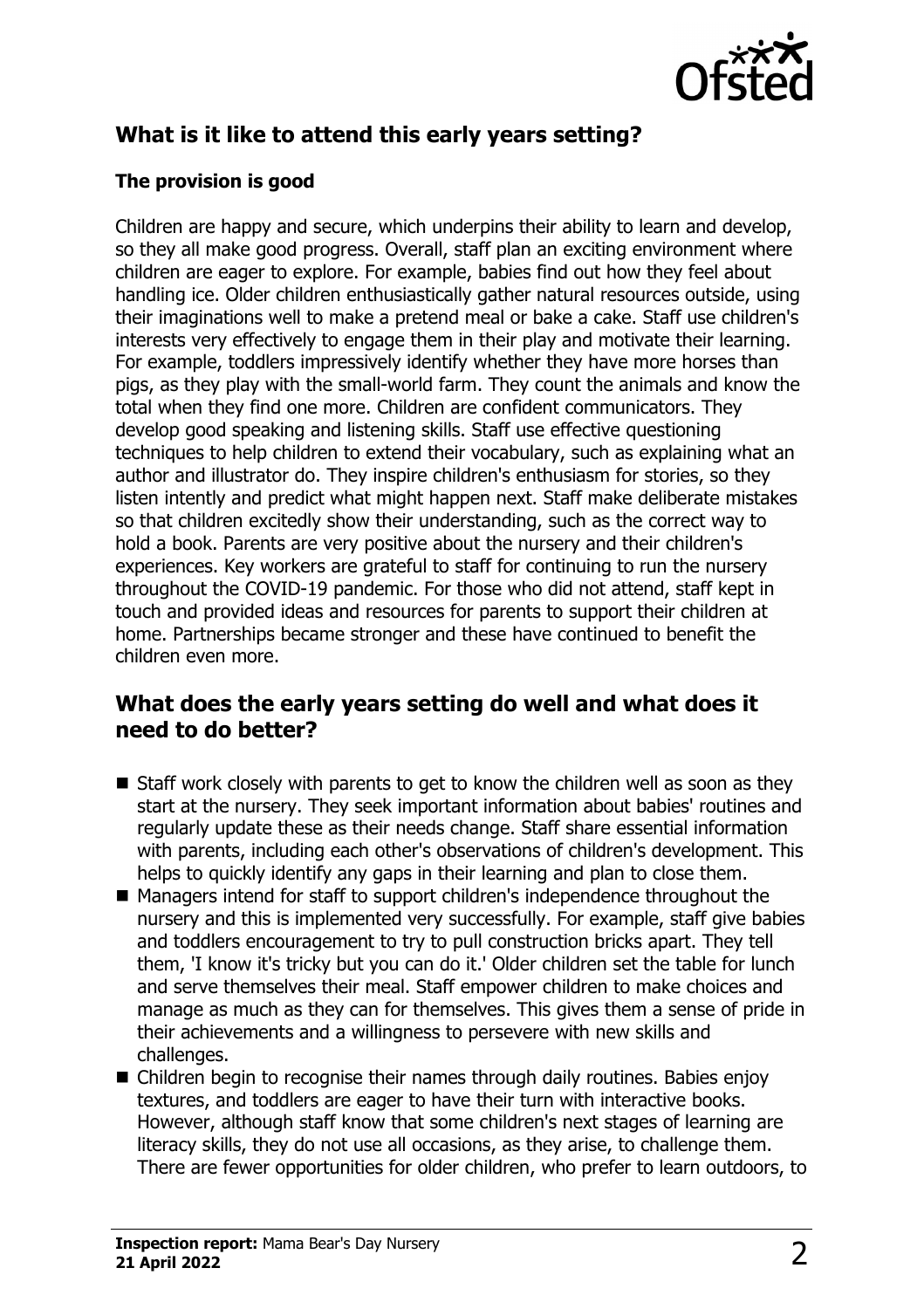

access resources to extend their use of books or to practise their writing skills in their play.

- $\blacksquare$  Children's behaviour is exemplary in this highly inclusive setting. Staff are excellent role models and treat children and each other with respect. Older children are polite and thoughtful. They have an amazing awareness of the staff's high expectations and follow instructions willingly. For example, children start to take a turn at skittles and when politely informed by staff that another child is next, they kindly move out of the way and wait their turn. Two-year-old children are given visual and verbal instructions not to cross the line to the corridor without an adult and are observed to spontaneously stand and wait.
- $\blacksquare$  Children develop important healthy practices, such as drinking plenty of water, wearing hats and using sun cream outdoors in hot weather. Staff provide a clean, healthy environment and support children well in managing their personal hygiene. Staff work effectively with parents to support children's dental care. Children are provided with freshly cooked nutritious meals, which they thoroughly enjoy and give them energy for their busy day.
- The strong management team provides successful support and supervision for staff. The team involves staff in continuous evaluations to monitor and improve practice. The new manager is supported by the experienced area and operations managers. They work as an efficient team, pooling their knowledge and experience to support staff and children. Managers recognise the importance of staff's well-being on children's care and development. They ensure that the staff feel valued and are committed to their ongoing development. For example, some senior staff started as an apprentice.

## **Safeguarding**

The arrangements for safeguarding are effective.

Managers and staff have a good knowledge of safeguarding children. All staff attend training, and six staff are being trained to a lead role level. Managers ensure that staff understand their responsibilities and the signs to be aware of which may indicate that children are at risk of harm. For example, they regularly ask staff about different scenarios to keep their knowledge fresh. The premises are secure, and staff assess risks and check the environment to keep children safe.

#### **What does the setting need to do to improve?**

#### **To further improve the quality of the early years provision, the provider should:**

 $\blacksquare$  focus staff awareness of improving planning of the outdoor area to help older children to extend and challenge their next steps of learning, particularly in literacy development.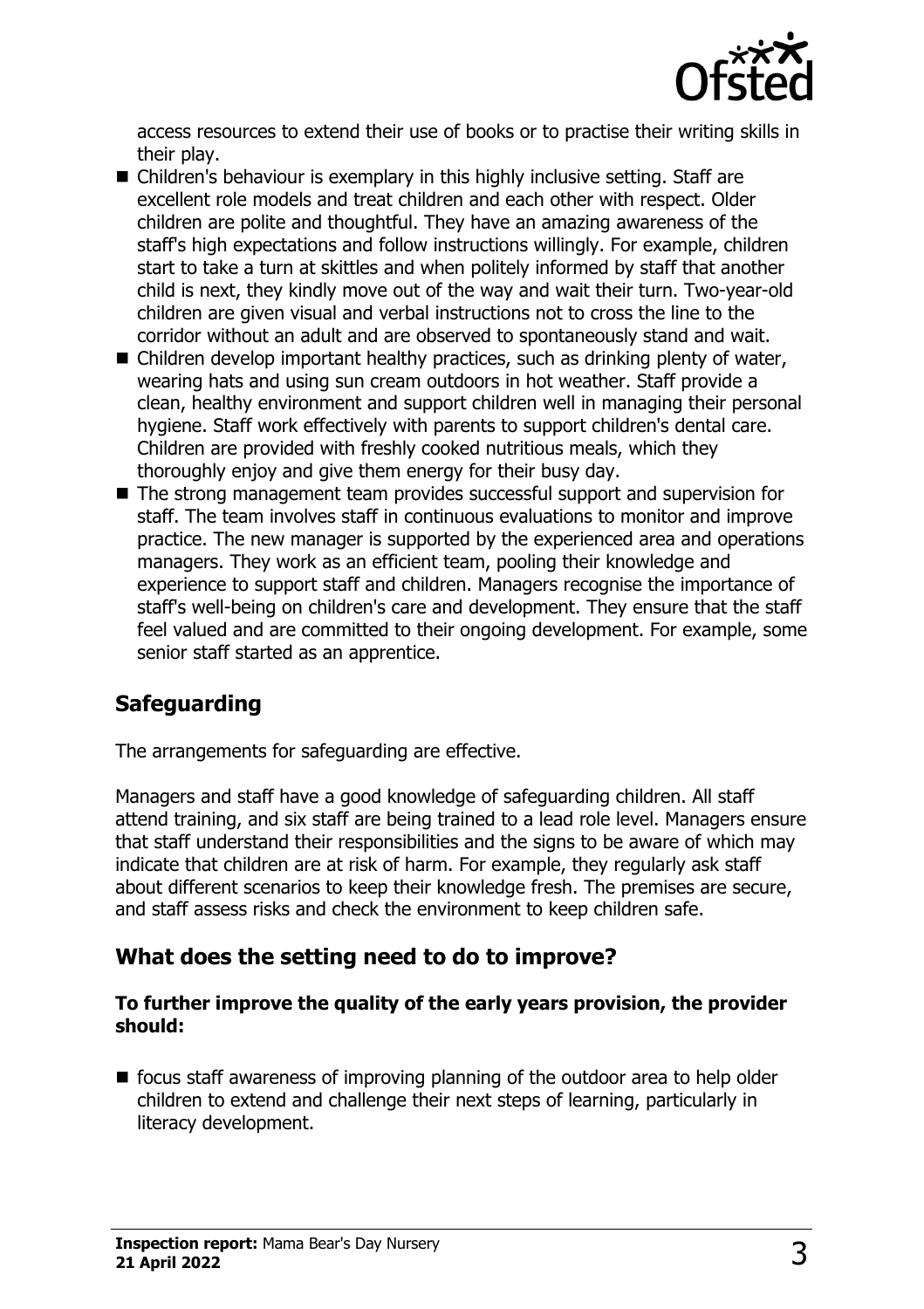

| <b>Setting details</b>                              |                                    |
|-----------------------------------------------------|------------------------------------|
| Unique reference number                             | EY417132                           |
| Local authority                                     | Somerset                           |
| <b>Inspection number</b>                            | 10126027                           |
| <b>Type of provision</b>                            | Childcare on non-domestic premises |
| <b>Registers</b>                                    | Early Years Register               |
| Day care type                                       | Full day care                      |
| Age range of children at time of<br>inspection      | $0$ to $4$                         |
| <b>Total number of places</b>                       | 53                                 |
| Number of children on roll                          | 76                                 |
| Name of registered person                           | Mama Bear's Day Nursery Ltd        |
| <b>Registered person unique</b><br>reference number | RP901325                           |
| Telephone number                                    | 01823 276261                       |
| Date of previous inspection                         | 21 August 2015                     |

#### **Information about this early years setting**

Mama Bear's Day Nursery registered in 2010 and is one of 26 family run nurseries. It is situated in the grounds of Somerset College, Taunton, Somerset. The nursery employs 11 members of staff who work directly with the children, including the manager. Of these, one holds an appropriate early years qualification at level 6, and one holds a qualification at level 5. There are seven staff who hold appropriate qualifications at level 3. The nursery is open from Monday to Friday all year round. Sessions are from 7.30am to 6pm. The nursery provides funded early education for two-, three- and four-year-old children.

## **Information about this inspection**

**Inspector** Elaine Douglas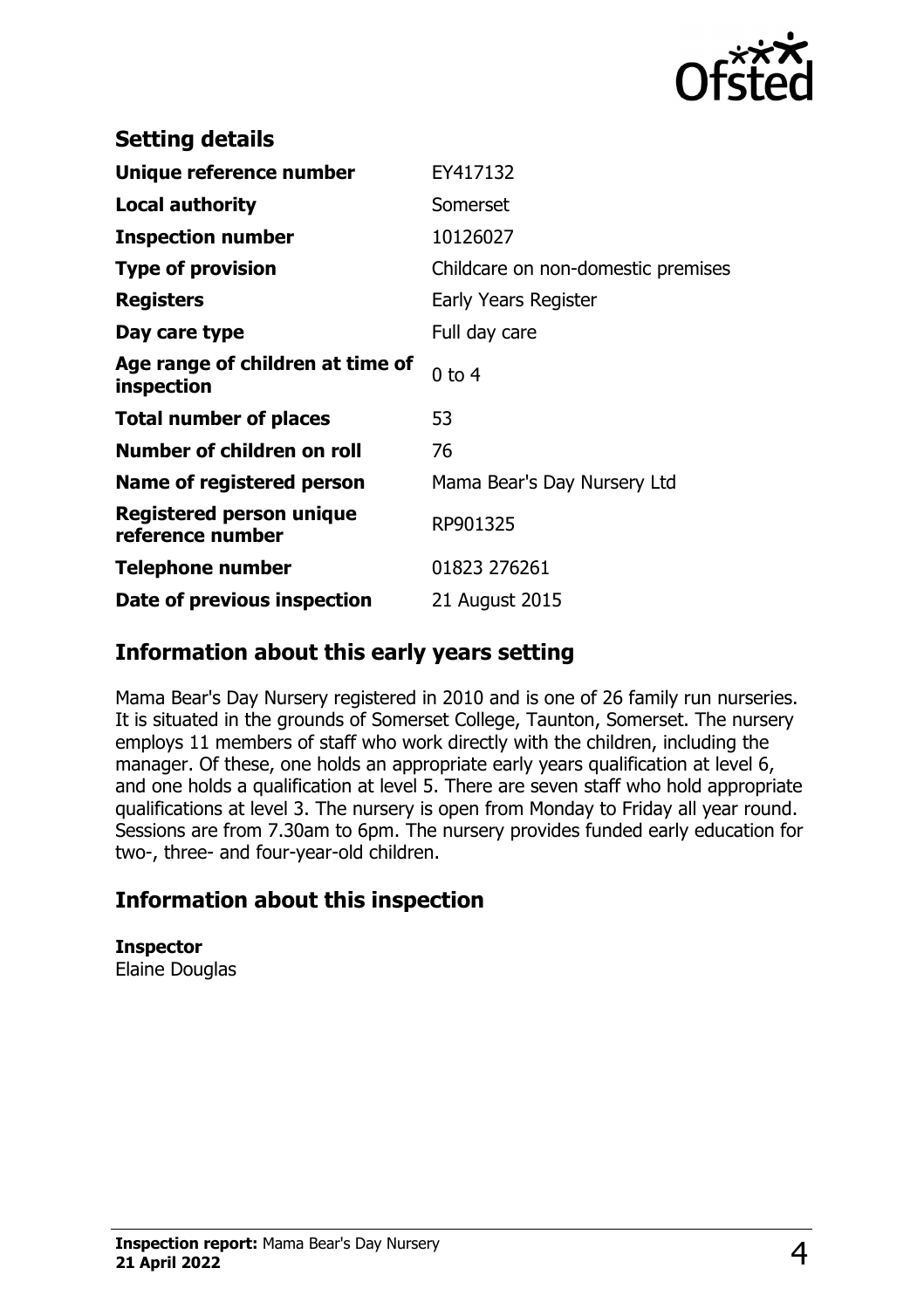

#### **Inspection activities**

- $\blacksquare$  This was the first routine inspection the nursery received since the COVID-19 pandemic began. The inspector discussed the impact of the pandemic with the provider and has taken that into account in their evaluation of the nursery.
- $\blacksquare$  The operations manager led the inspector on a walk around the setting to discuss how they use the environment to implement the curriculum.
- The operations manager and the inspector carried out a joint observation.
- $\blacksquare$  The inspector observed the quality of education, spoke with staff, and assessed the effectiveness of safeguarding and care procedures.
- $\blacksquare$  The inspector spoke with several parents and children at the inspection and took account of their views.
- $\blacksquare$  The inspector held a leadership and management discussion with the operations and area managers and sampled documentation.

We carried out this inspection under sections 49 and 50 of the Childcare Act 2006 on the quality and standards of provision that is registered on the Early Years Register. The registered person must ensure that this provision complies with the statutory framework for children's learning, development and care, known as the early years foundation stage.

If you are not happy with the inspection or the report, you can [complain to Ofsted](http://www.gov.uk/complain-ofsted-report).